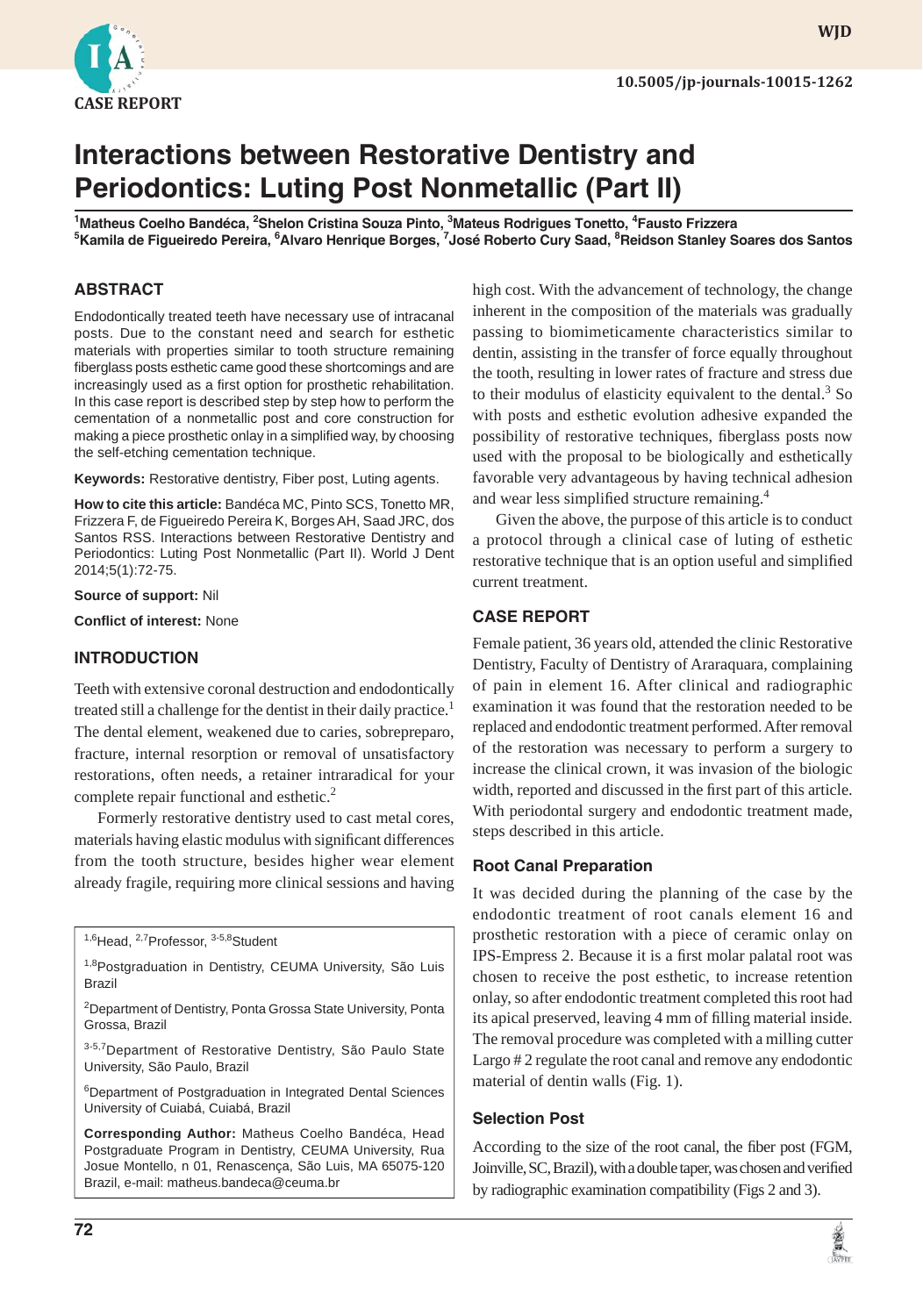*Interactions between Restorative Dentistry and Periodontics: Luting Post Nonmetallic (Part II)*



**Fig. 1:** Occlusal view of the canals after endodontic treatment **Fig. 2:** The Largo was used to regulate the root canal and



remove endodontic material of dentin walls

### **Luting**

For the adhesive cementation procedure was made absolute isolation of the operative field. The cement was chosen type self-adhesive resin—U200 (3M ESPE)—simplified application without pretreatment of dentin. The surface of the glass fiber post was etched with 37% phosphoric acid for 60 seconds (Figs 4A to C), rinsed with water spray for 30 seconds and dried (Fig. 5). The cement was inserted into the root canal along with the esthetic post (Figs 6 and 7), the whole was kept in position and removing excess was only after 5 seconds of light curing, and then the polymerization was terminated.

#### **Making the Core Filling**

The core filling was done following the protocol adhesive with phosphoric acid 37% of the remaining tooth and post for 15 seconds on dentin and enamel in 30 seconds. After application of the adhesive system Adper Scotchbond (3M ESPE) filling the core was built with composite microhybrid Filtek Z250 (3M ESPE), in preparation for onlay format (Figs 8 to 13).



Fig. 3: The fiber post was checked inside the root canal preparation

### **DISCUSSION**

The fiberglass posts helped create a more favorable biomechanical model of the dental structure. This concept came to aggregate more technical advantage of the restorative dentistry, where complex post/luting agent/tooth became more homogeneous, with physical properties similar



**Figs 4A to C:** Radiographs were taken to place the post: (A) initial radiograph was made to verify the length of root canal that will receive the post, (B) filling material was removed and checked by radiography, (C) radiograph to verification of the post within the channel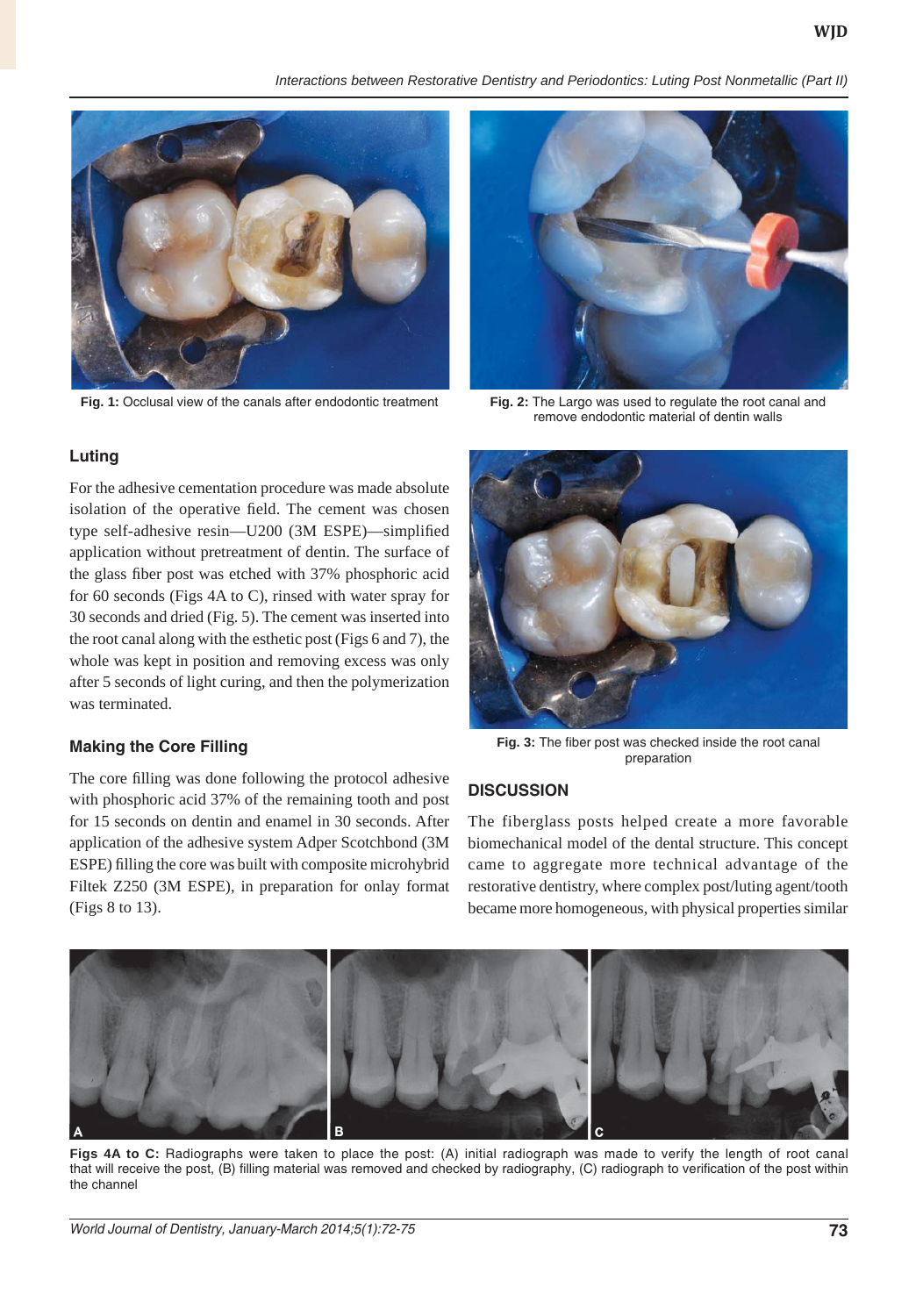#### *Matheus Coelho Bandéca et al*



Fig. 5: The fiber post was etched with 37% phosphoric acid for 60 seconds



Fig. 8: The fiber post was inserted inside the root canal



Fig. 6: The fiber post was rinsed with water spray for 30 seconds



**Fig. 9:** The phosphoric acid 37% was inserted in remaining tooth for 15 seconds on dentin and 30 seconds in enamel. After, it was removed with water



**Fig. 7:** The cement was inserted inside the root canal preparation

to dentin. Thus, the transfer of stress caused by occlusal load or even trauma, adequate remaining tooth enabled the lower rate of root fracture.<sup>2,5</sup>



**Fig. 10:** The adhesive system Adper Scotchbond was used before filling the core

However we should pay more attention to the compatibility between the components from the adhesive cementation technique, where differences can occur between